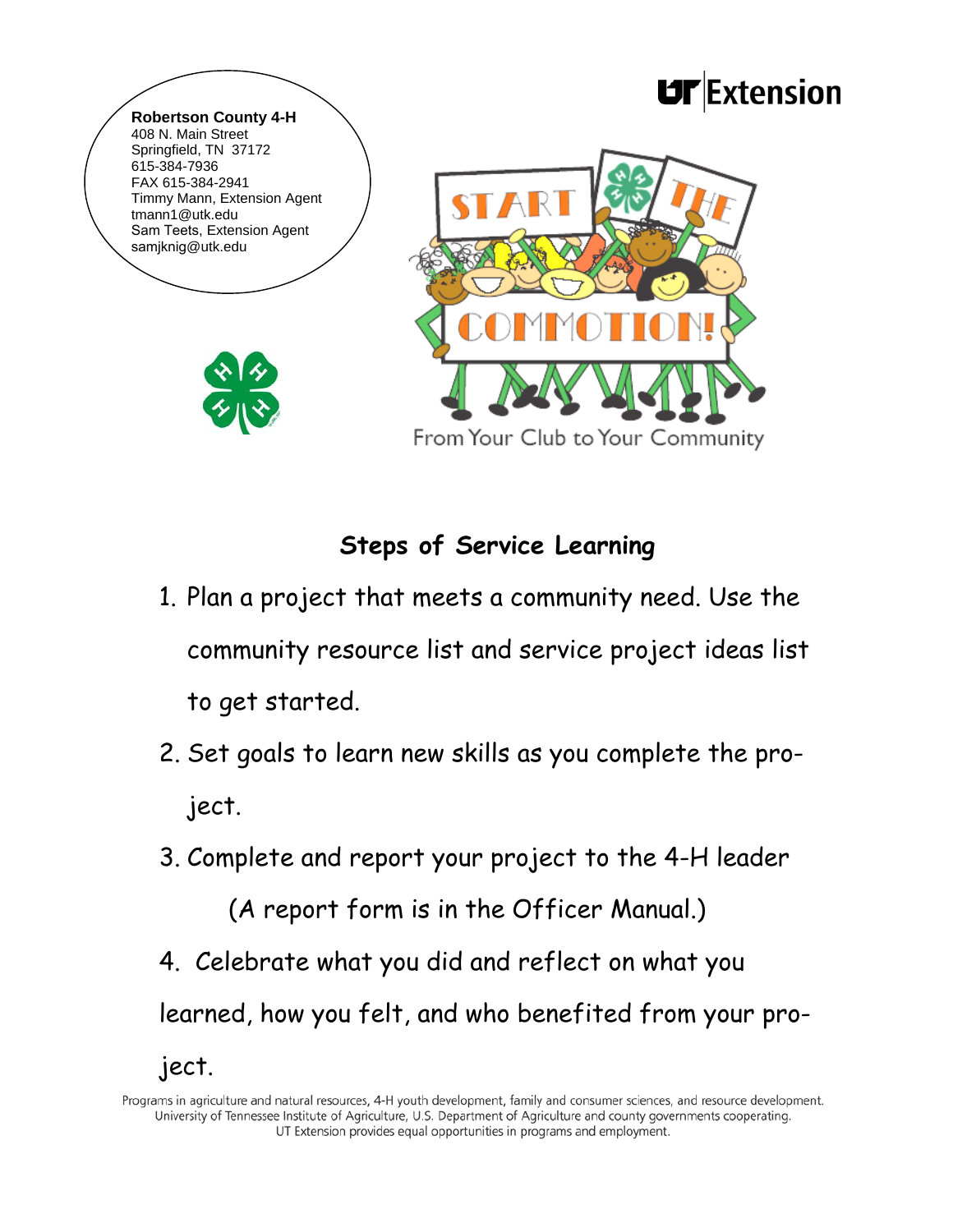## **Service Project Ideas**

*Always ask permission if you are planning a project on public property. Remember that the School Canned Food Drive does not count for your club project unless you plan and organize the project.* 

- Plant flowers or a tree on community property
- Present a program for a group of senior citizens.
- Set up a recycling aluminum can box and recycle!
- Pick up trash on school grounds or clean up at the local park.
- Make tray favors for the hospital or nursing home, such as, holiday cards, bookmarks, gift baskets, a flower, brightly wrapped candy favors, etc.
- Invite a local agency to give a talk in your class, collect for their wish list.
- Help a needy family by providing gifts, a warm coat for winter, food, clothing, etc.
- Collect good, used, or new preschool books for Head Start or Home Safe.
- Tutor or read to younger students.
- Help with Habitat for Humanity—raising funds or working on a project.
- Start a HUGS program—collecting Hats, Underwear, Gloves and Socks—that can be donated to Hope, HomeSafe, or United Ministries.
- **Start your own food drive for a specific charity.**
- Help with a local park project, raising funds or working on the project.
- Raise fund by donating money students earn by doing chores at home or have a "walk-athon or bake sale and use the money to buy gifts for an Angel Tree or donate to disaster relief.
- Decorate a Christmas tree for a shut-in or senior citizen.
- Create a play or skit you can present to younger students to teach them about one of the six pillars of character or about safety.
- Collect grocery coupons to five to the food bank, HOPE Center, United Ministries, HomeSafe, Greater Faith Home, or the commodity distribution center.
- Make "Kid Kare Kits" by collecting small personal items, such as toothpaste, comb, toothbrush, pencils, candy, coloring book, cards, etc. in gallon zipper bags.
- Cut the mailing labels off of magazines that can be donated to hospital waiting rooms.
- Promote safety with posters or fliers in your school or community.
- Senior 4-H All Stars are collecting (1) empty printer ink cartridges and (2) aluminum can tabs. Your club may contribute to these projects.
- Vanderbilt Children's Hospital has a "wish list" of items needed to cheer up patients.

 $\bullet$   $\_$ 

- Write letters or send cards to servicemen.
- Be creative—come up with your own ideas!
- Help the homeless—contact Robertson Co. Health Council.

 $\bullet$   $\_$ 

 $\bullet$   $\_$